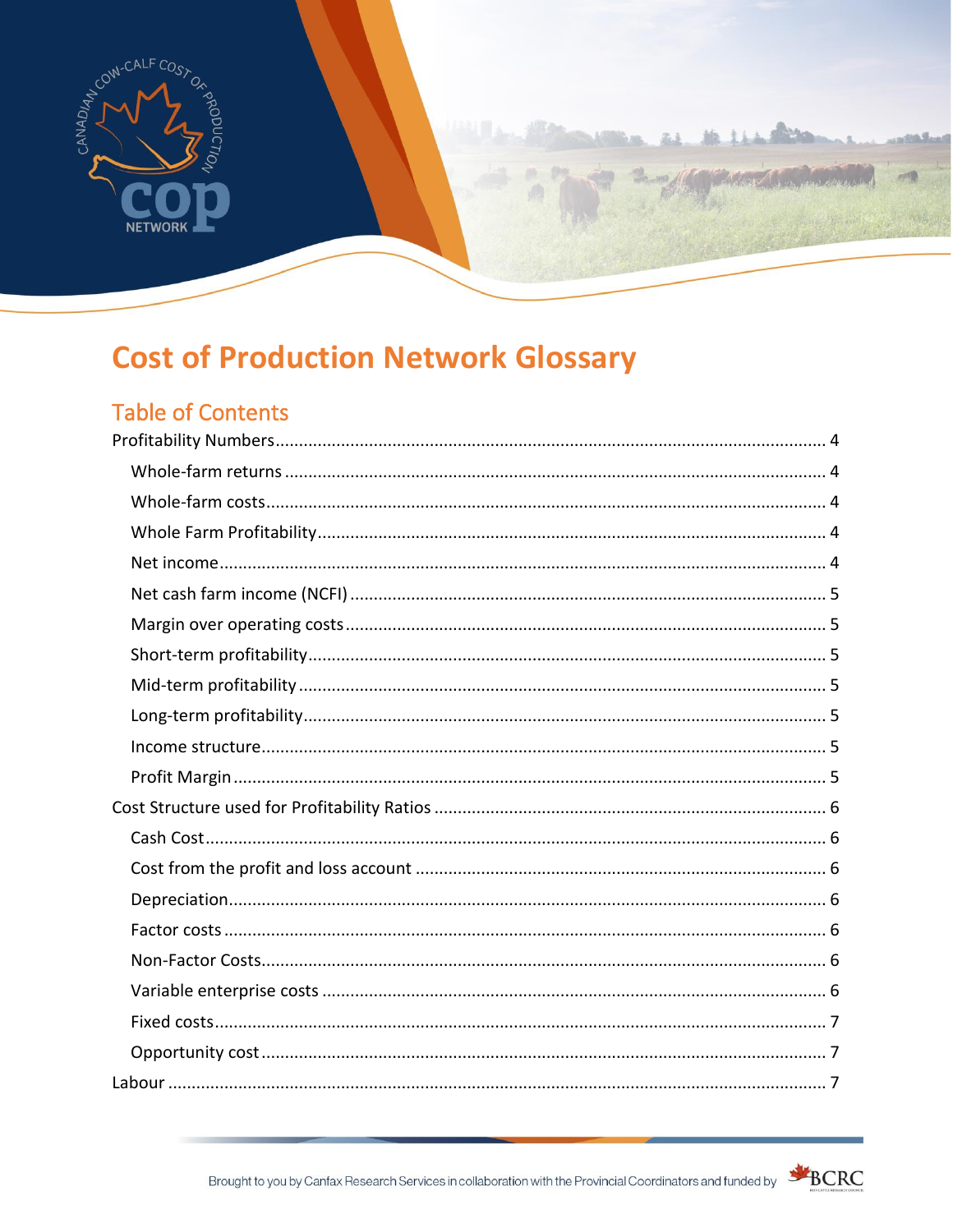

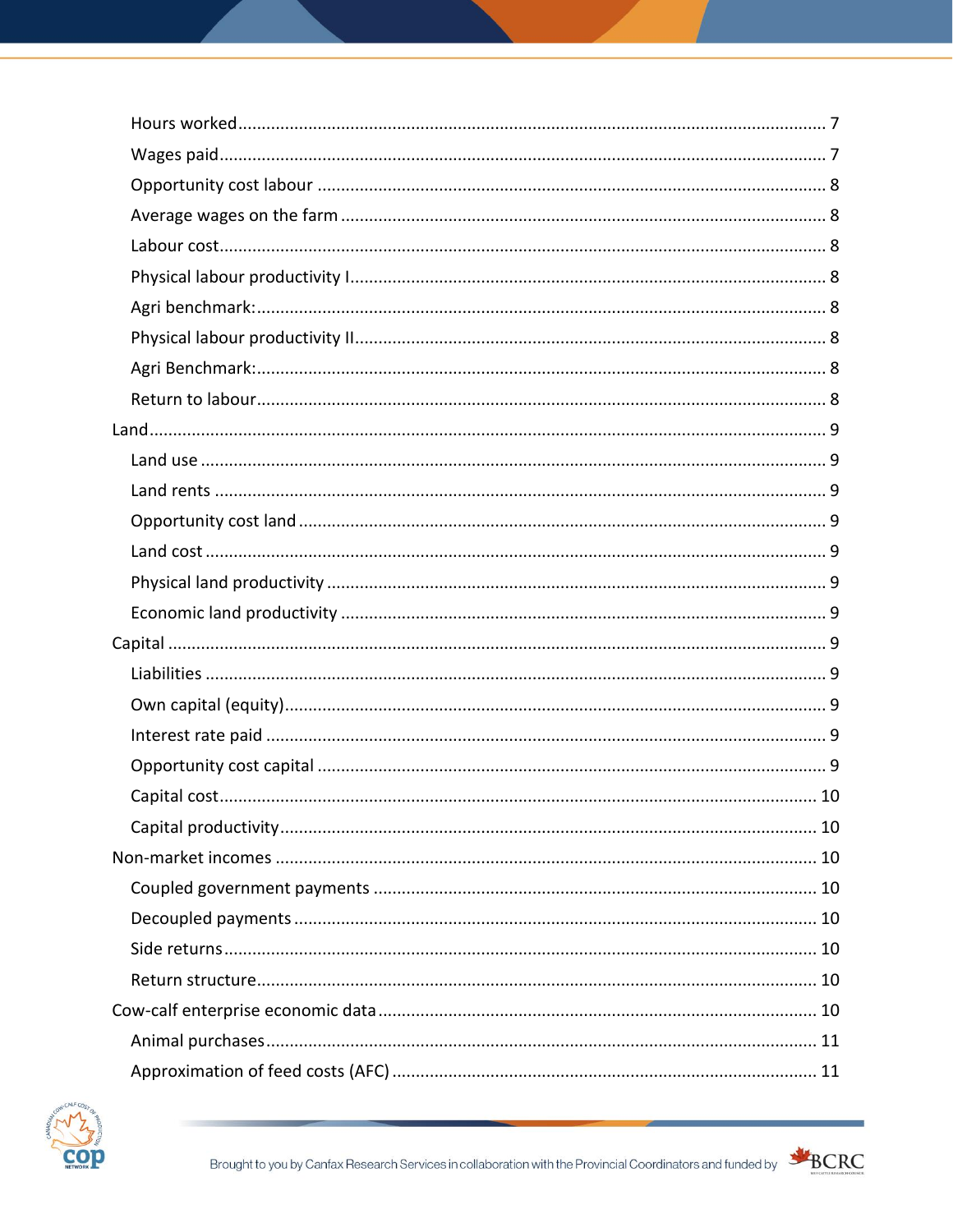



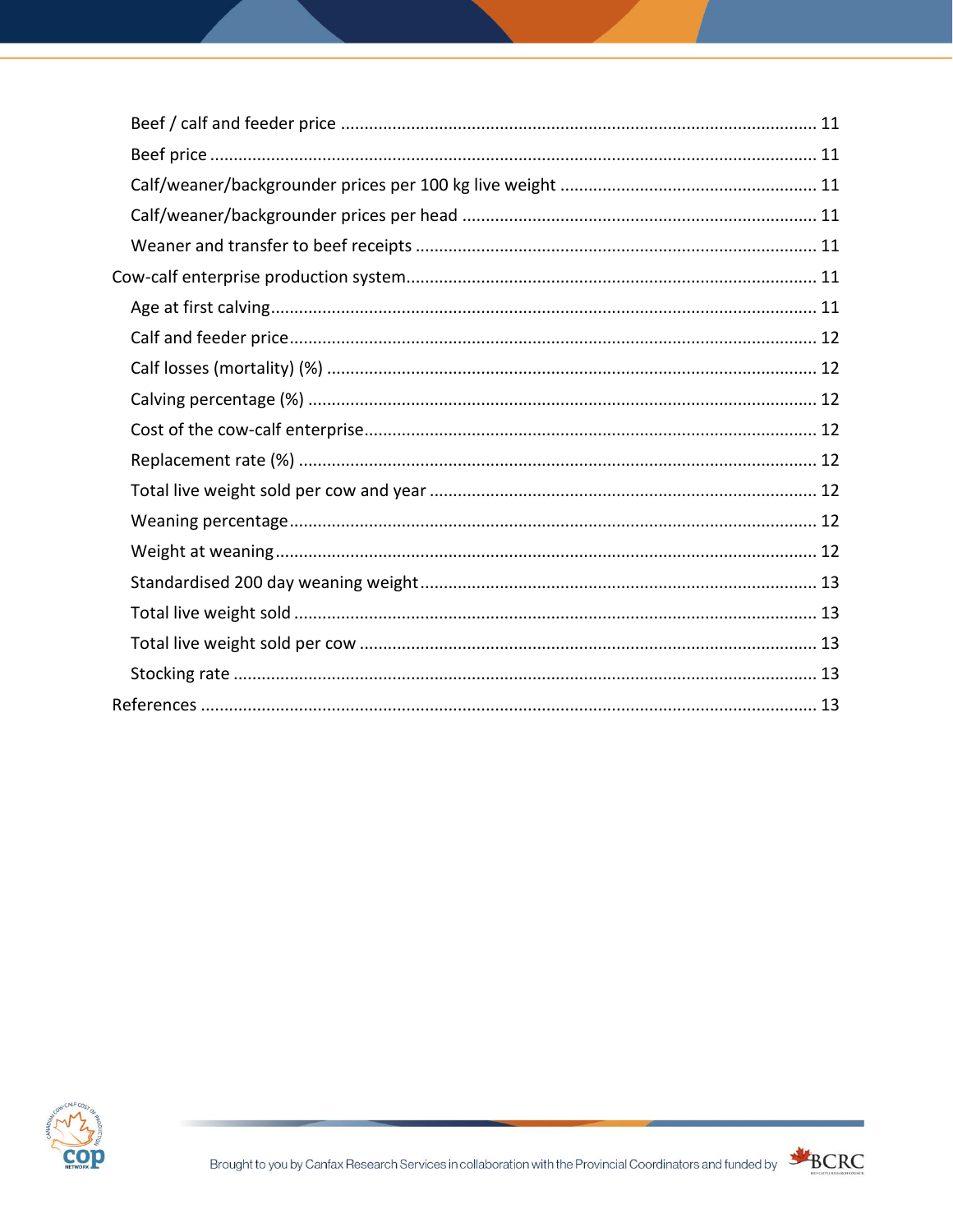### <span id="page-3-0"></span>**Profitability Numbers**

### <span id="page-3-1"></span>Whole-farm returns

**Agri benchmark:** Market returns (+ coupled payments) (+ decoupled payments) Know as: *'Total revenue' or 'value of production'* (Agri Profits, 2018) Value of Production (VOP): the value of what was produced by the cow/calf enterprise over the course of the production year. Includes cash and non-cash values of:

- cull and breeding stock sales.
- revenues from miscellaneous sources (e.g., Program payments, patronage refunds, etc.) as allocated to the cow/calf enterprise,
- inventory adjustments relating changes in the number and value of stock included in the enterprise,
- an adjustment for livestock purchases (value is added only from the point of purchase forward).

(Agri Profits, 2019) Note: Above is an enterprise level definition

### <span id="page-3-2"></span>Whole-farm costs

**Agri benchmark:** Direct costs enterprises, overhead costs, paid labour, paid rents, paid interest, depreciation.

Know as: *'Total costs'* (Agri Profits, 2018)

Total costs = Direct costs + Capital costs

### <span id="page-3-3"></span>Whole Farm Profitability

**Agri benchmark:** Market returns (+ coupled payments) (+ decoupled payments) − whole-farm costs +/− changes in inventory +/− capital gains/losses.

#### <span id="page-3-4"></span>Net income

**Agri benchmark:** Whole-farm returns – Whole Farm costs

### **Agri Profits**

Net returns = Revenue – direct costs – capital costs

(Agri Profits, 2018)

Net Return = VOP less total production costs.

(Agri Profits, 2019) Note: enterprise level

Total Production Costs: sum of all variable and fixed production costs.

#### **Farm Financial Standards Council**

Income before Income Tax (Net Farm Income): is calculated by matching revenues with expenses incurred to create those revenues, plus the gain or loss on the sale of business assets, but before taxes. This subtotal is commonly referred to as NFI

(Farm Finacial Standards Council, 2020)



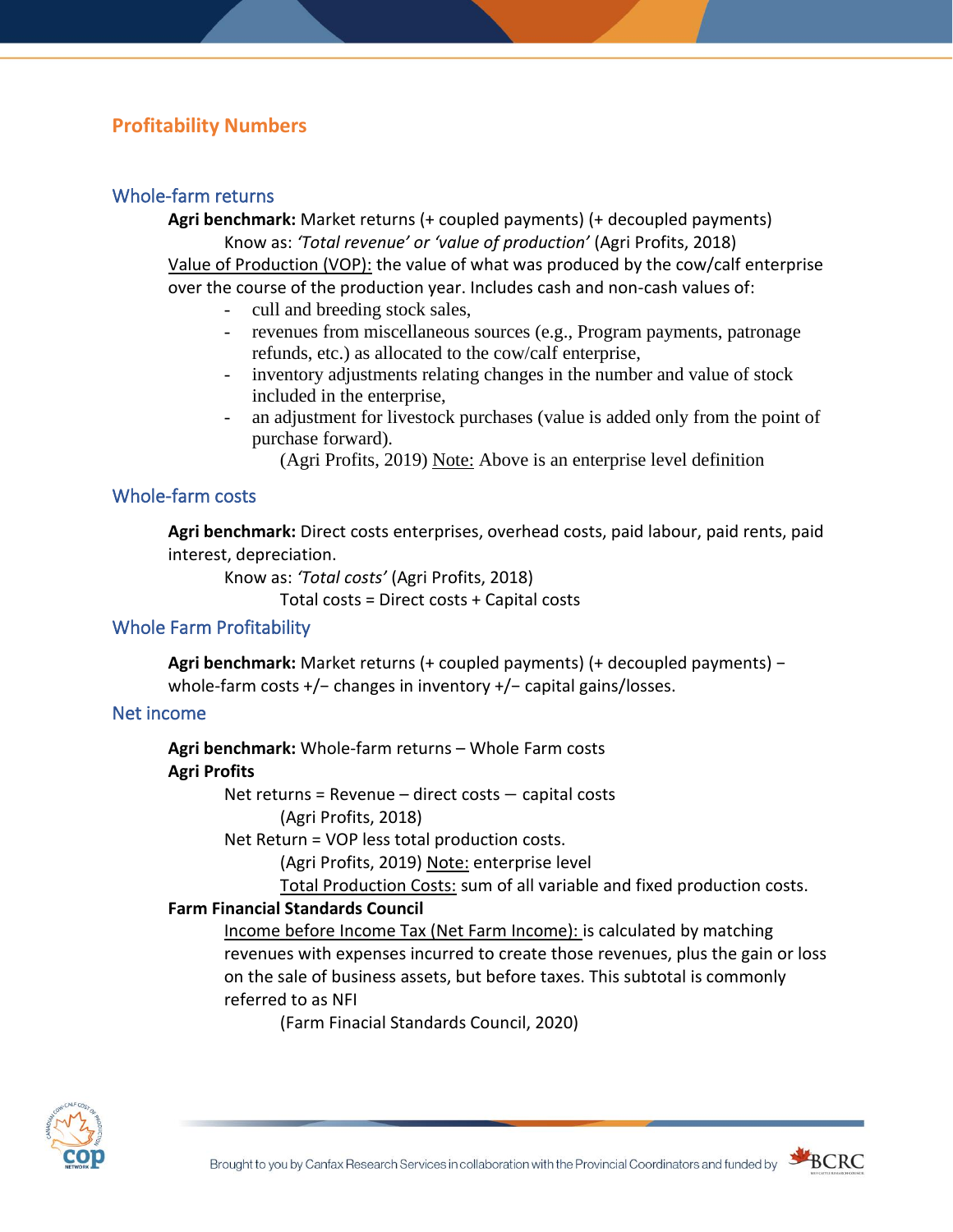### <span id="page-4-0"></span>Net cash farm income (NCFI)

**Agri benchmark:** Whole farm profitability + depreciation + changes in inventory + capital gains/losses.

Known as: *'Net farm income'* (Agri Profits, 2018)

#### <span id="page-4-1"></span>**Margin over operating costs**

**Agri benchmark:** method of analysis for retained ownership

Margin = sale price \$/head – Purchase price \$/head Operating costs: direct costs excluding costs that require allocation (e.g. machinery repair, etc.)

#### **Alternative:**

Enterprise analysis: calculate the COP using all costs (cash, depreciation, and opportunity costs) to reflect the true costs producers face for their retained ownership.

### <span id="page-4-2"></span>Short-term profitability

**Agri benchmark:** Total returns minus cash costs.

### <span id="page-4-3"></span>Mid-term profitability

**Agri benchmark:** Total returns minus (cash costs + depreciation).

#### <span id="page-4-4"></span>Long-term profitability

**Agri benchmark:** Total returns minus (cash costs + depreciation + opportunity cost).

#### <span id="page-4-5"></span>Income structure

**Agri benchmark:** Income (mid-term profit) from agriculture and non-agricultural activities (off farm investments, salary of family members).

#### <span id="page-4-6"></span>Profit Margin

**Agri benchmark:** Family farm income divided by total returns

#### **Farm Financial Standards Council:**

Operating Profit Margin Ratio: (Income from operations – Owner withdrawals for unpaid labor and management)  $\div$  Gross revenues

Gross Revenue: The total of all revenues received for goods produced for sale or for services rendered in a specified period of time from business activities that constitute the major, ongoing, central operations of the business.

#### **Interpretation of Operating Profit Margin Ratio:**

This ratio measures profitability in terms of return per dollar of gross revenue. A farm business has two ways to increase profits—either by increasing the profit per unit produced or by increasing the volume of production (if the business is profitable). A relationship exists between the rate of return on farm assets, the asset turnover ratio, and the operating profit margin ratio. If the asset turnover



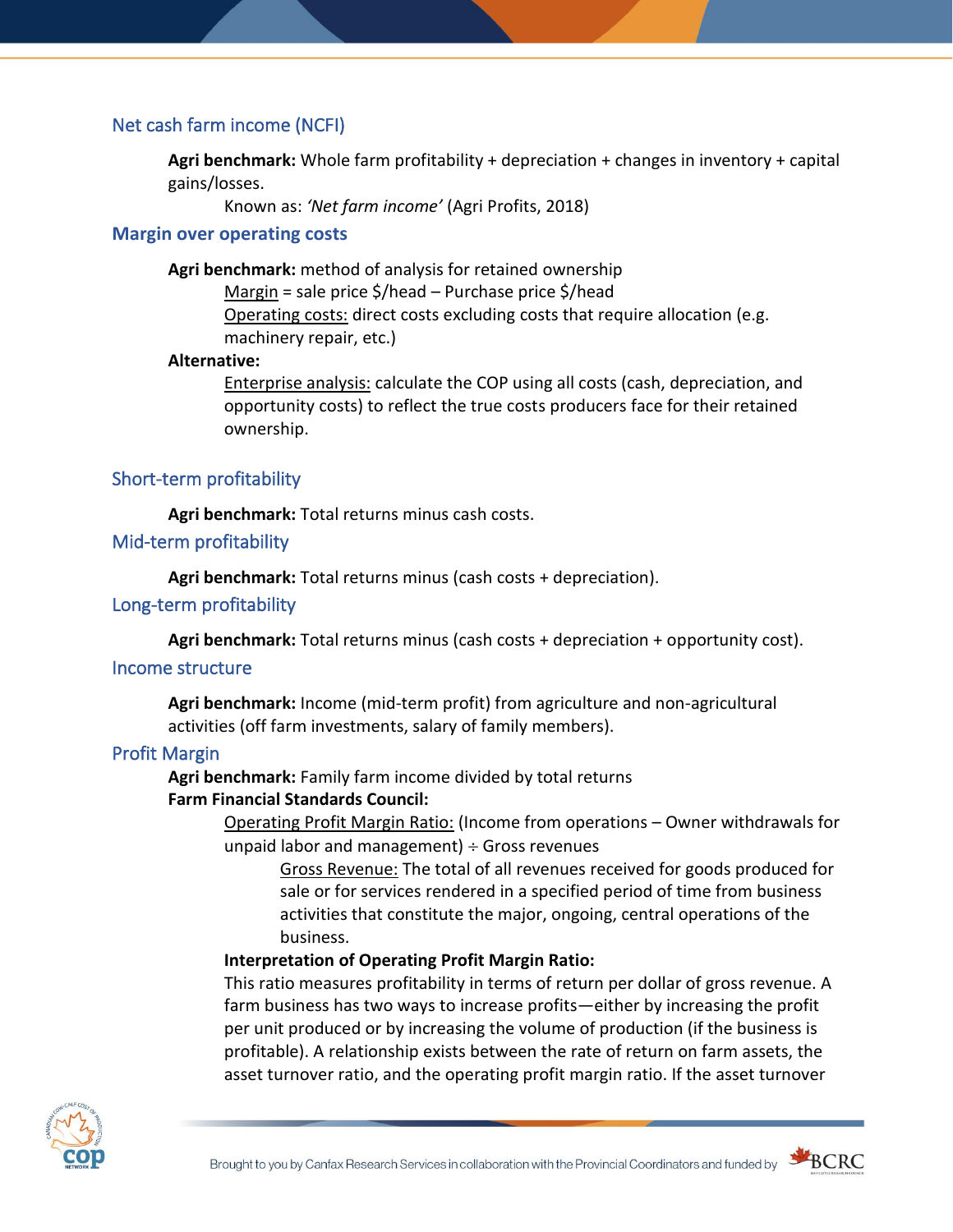ratio is multiplied by the operating profit margin ratio, the result is the rate of return on assets. This relationship holds only when gross revenue is used to calculate both operating profit margin and asset turnover or when the value of farm production is used to calculate both measures.

(Farm Finacial Standards Council, 2020)

### <span id="page-5-0"></span>**Cost Structure used for Profitability Ratios**

#### <span id="page-5-1"></span>Cash Cost

**Agri benchmark:** Cash cost for purchased feed, fertiliser, seeds, fuel, maintenance, land rents, interest on liabilities, wages paid, veterinary costs plus medicine, water, insurance, accounting, etc (excl. VAT).

**=**Total farm costs - depreciation

#### **Agri Profits**

Total cash costs: sum of enterprise cash costs, considering home grown feeds, bedding and pasture as cash costs

(Agri Profits, 2019)

### <span id="page-5-2"></span>Cost from the profit and loss account

**Agri benchmark:** Cash cost + depreciation.

#### <span id="page-5-3"></span>**Depreciation**

**Agri benchmark:** Linear depreciation on machinery and buildings, calculated on replacement values.

### <span id="page-5-4"></span>Factor costs

**Agri benchmark:** are the sum of labour, land and capital cost (including opportunity cost).

#### <span id="page-5-5"></span>Non-Factor Costs

**Agri benchmark:** The residual of total cost less factor costs including depreciation **Alternative**

Selected variable and fixed cost

#### <span id="page-5-6"></span>Variable enterprise costs

**Agri benchmark:** Animal purchases + Feed + Repairs + Fuel, energy, lubricants, water + Vet & medicine + Other inputs cow calf enterprise + Other inputs + Labour + Paid Labour+ Unpaid Labour

### **Agri Profits:**

Other Variable Costs: (seeds, fertilizer, chemical, and crop Insurance, custom work, etc.) a sum of the other costs used in the production (Agri Profits, 2018)



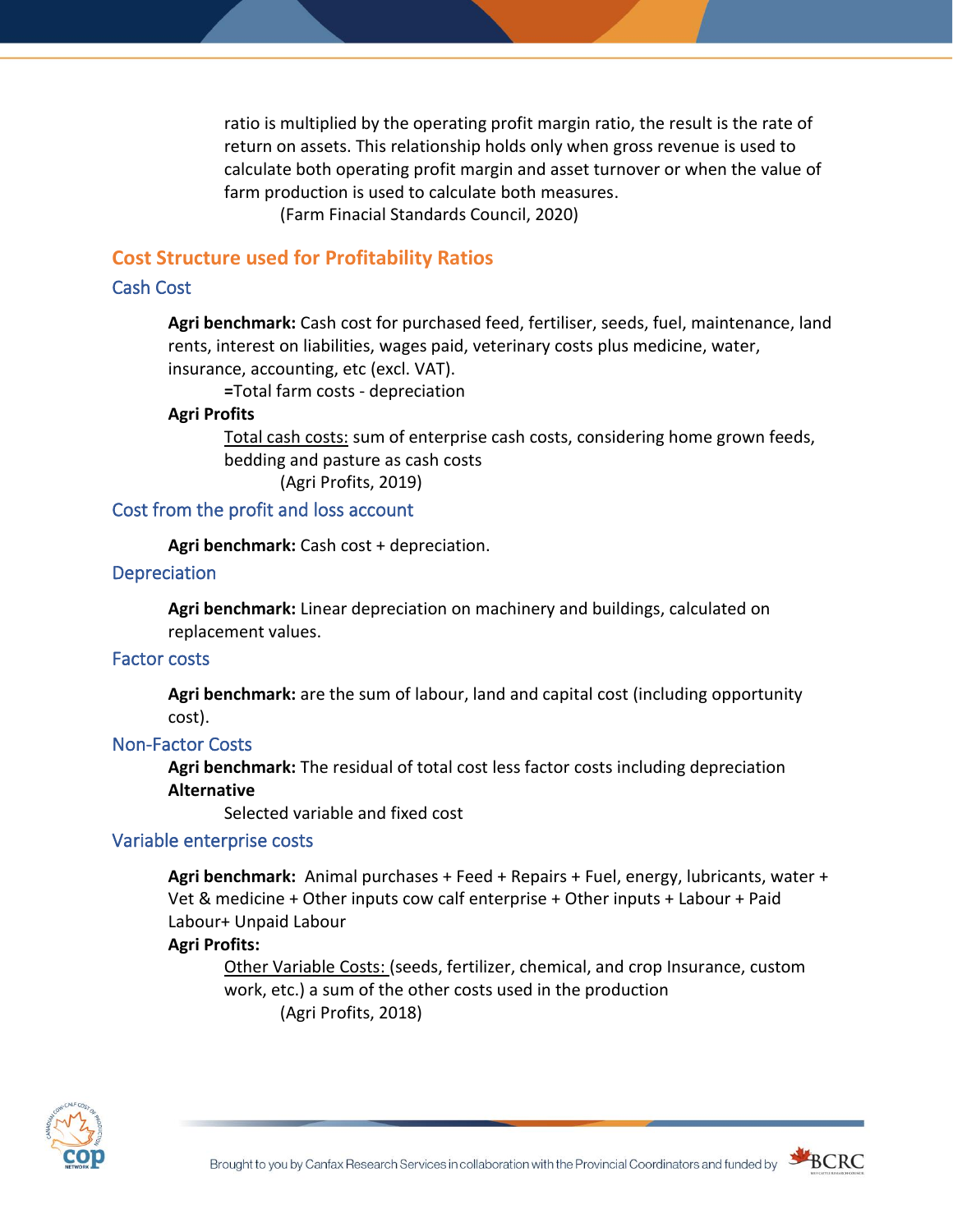### <span id="page-6-0"></span>Fixed costs

**Agri benchmark:** Land improvement + Maintenance machinery + Maintenance buildings + Contract labour + Diesel for vehicles + Diesel for heating/irrigation + Gasoline + Gas + Electricity + Water + Farm insurance + Disability and accident insurance + Farm taxes and duties + Advisor costs + Accountant & legal fees + Phone & utilities + Other

### **Agri Profits:**

Fixed Costs: sum of such allocated overheads as: depreciation & mach./equip't/ bldg. lease payments on assets, share/lease cattle payments, property taxes, insurances, licences & term loan interest (Agri Profits, 2018) Know as: *'Overhead Costs'*

### <span id="page-6-1"></span>Opportunity cost

**Agri benchmark:** Calculated cost for using own production factors like labour (family working hours \* wage for qualified local labour, land (own land \* regional land rents) and capital (non-land equity \* long-term government bonds interest rate) Example: resources (i.e., the replacement breeding animals which could otherwise have been sold) being used by retaining the animals for breeding purposes is not reflected in net income (Farm Finacial Standards Council, 2020).

### <span id="page-6-2"></span>**Labour**

### <span id="page-6-3"></span>Hours worked

**Agri benchmark:** For hired as well as for family labour the hours worked per person are taken from the accounting information or are estimated during the panel. The general formula for each person is average hours worked per day \* working days per year (i.e. 365 days less holidays less off-days less sickness days). Less working hours on specific week days like Saturdays or Sundays are reflected as well as additional hours worked during e.g. harvest or calving season. The hours worked per day exclude lunch breaks but include minor breaks, talks, tea drinking and other social events during work as they can affect productivity both positively and negatively. For orientation, standard hours for employees and hired labour are 2,400 hours per year and 2,700 hours per year for a full family person, respectively.

#### **Agri Profits**

Labour Hours/Cow: Total Labour Hrs / CowsWintered (Agri Profits, 2019)

### <span id="page-6-4"></span>Wages paid

**Agri Benchmark:** Gross salary + social fees (insurance, taxes, etc.) the employer has to cover for permanent and casual employees.



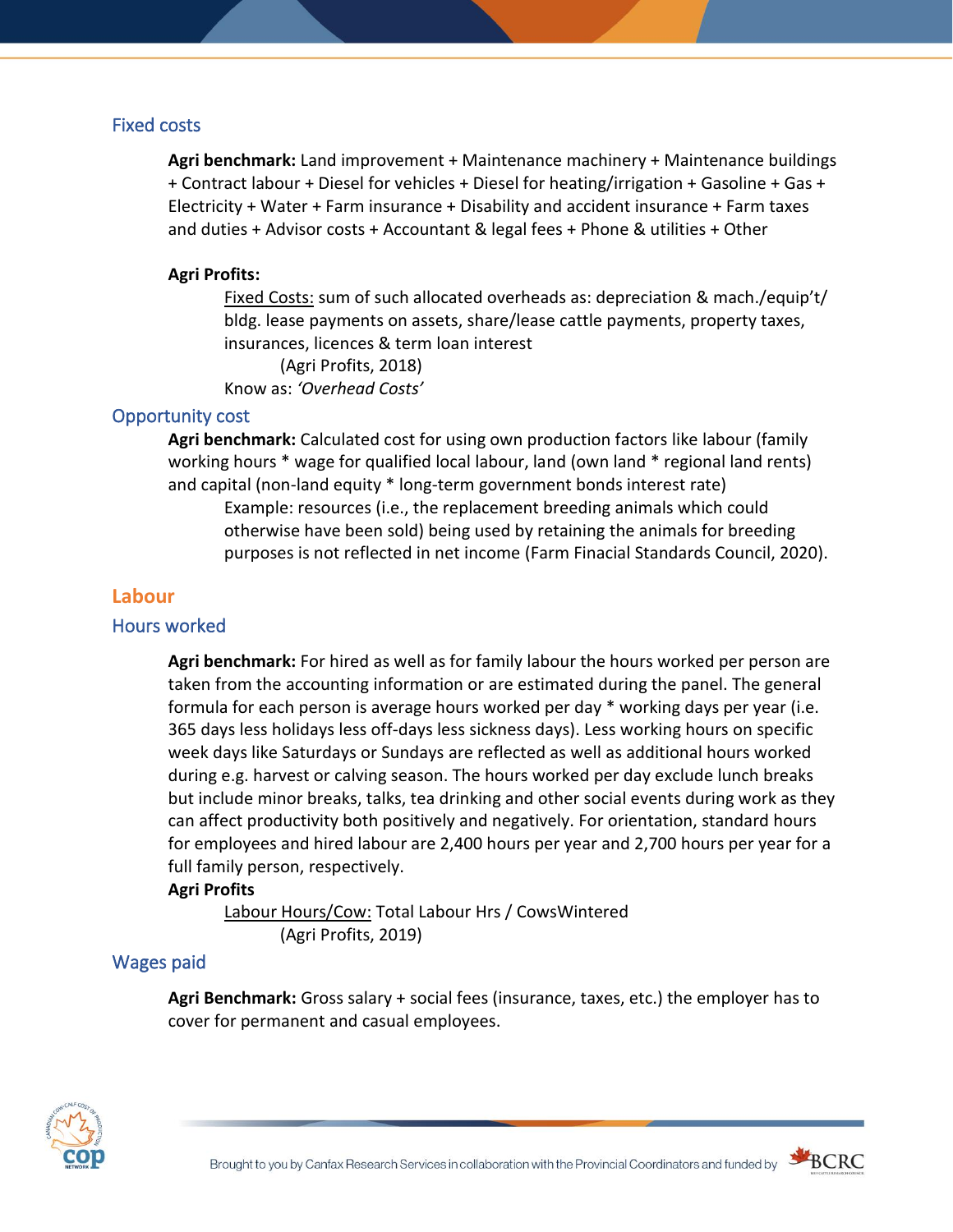### <span id="page-7-0"></span>Opportunity cost labour

**Agri benchmark:** Calculated wage for family labour; either off-farm salary or farm manager salary.

### <span id="page-7-1"></span>Average wages on the farm

**Agri benchmark:** This figure represents the gross salary plus social fees (insurance, taxes, etc.) the employer has to cover. Calculation: Total labour cost (wages paid plus opportunity cost) divided by the total hours worked. To calculate it, the number of hours worked by the employees and the family have been calculated with the assistance of advisors and farmers.

### <span id="page-7-2"></span>Labour cost

**Agri Benchmark:** Wages paid (cost for hired labour) + calculated wages for family labour (opportunity cost).

### **Agri Profits:**

Labour Costs: a sum of paid and contributed labour, as allocated to the cow/calf enterprise. Paid labour is valued at cost, while unpaid labour is valued at a standard or base cost.

(Agri Profits, 2019)

Labour Costs: a sum of paid & contributed labour. Unpaid labour is valued at a standard or base cost

(Agri Profits, 2018)

### <span id="page-7-4"></span><span id="page-7-3"></span>Physical labour productivity I

Agri benchmark: Kilogram of live weight or carcass weight sold per hour labour input (employed / paid labour plus family labour).

### <span id="page-7-6"></span><span id="page-7-5"></span>Physical labour productivity II

Agri Benchmark: Like Physical Labour Productivity I, but using the weight added as a reference unit. Economic labour productivity USD returns per USD labour cost.

### <span id="page-7-7"></span>Return to labour

**Agri benchmark:** Entrepreneurs profit plus labour cost (wages paid plus opportunity cost) divided by total labour input

### **Agri Profits**

Return to Unpaid Labour: Revenue/VOP less Total Production Costs plus Unpaid Labour

(Agri Profits, 2018)



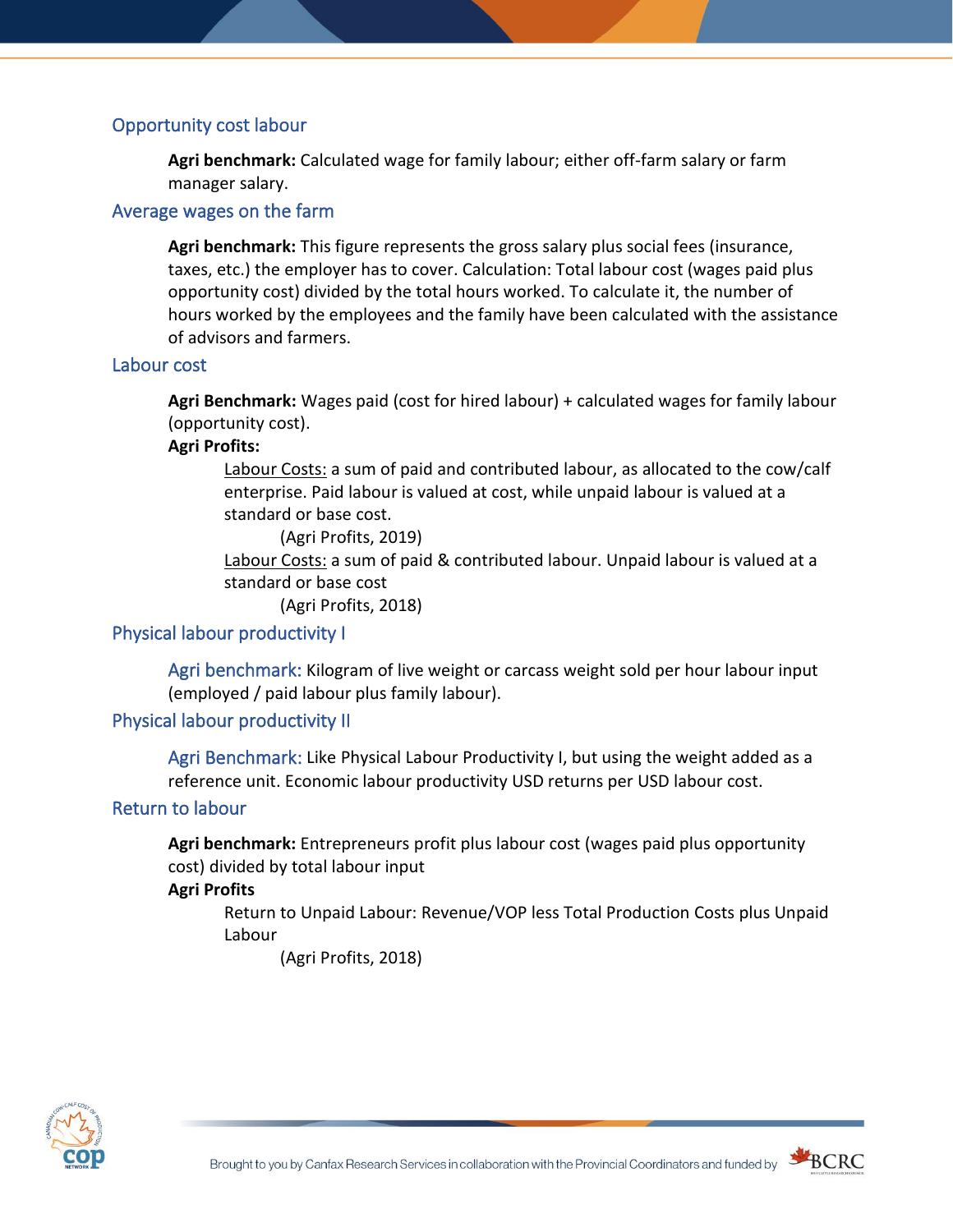### <span id="page-8-0"></span>**Land**

### <span id="page-8-1"></span>Land use

**Agri benchmark:** The relative proportion of land use by the beef enterprise. The total amount of land used for feed production on the farm is 100 %. Please note that purchased concentrates are not included.

### <span id="page-8-2"></span>Land rents

**Agri benchmark:** paid Rental price per ha for existing contracts. Know as: 'land lease'

Note: Agri benchmark is a per hector

### <span id="page-8-3"></span>Opportunity cost land

**Agri benchmark:** These are land rents for new contracts in case that the farm would rent out own land. They reflect the future cost of renting land.

### <span id="page-8-4"></span>Land cost

<span id="page-8-5"></span>**Agri benchmark:** Rents paid + calculated land rents for own land (opportunity cost). Physical land productivity

**Agri benchmark:** Kilogram live weight or carcass weight sold per ha land input (hired and owned).

### <span id="page-8-6"></span>Economic land productivity

**Agri benchmark:** Total returns in USD per USD land cost (paid and calculated).

### <span id="page-8-7"></span>**Capital**

### <span id="page-8-8"></span>**Liabilities**

**Agri benchmark:** Sum of current loan value of short, medium and long term loans as well as operating loans.

### <span id="page-8-9"></span>Own capital (equity)

**Agri benchmark:** Total assets excluding land, quota and cash on hand plus circulating capital less total liabilities as defined above (min=0).

Known as: '*Total farmers equity'*

### <span id="page-8-10"></span>Interest rate paid

**Agri benchmark:** The interest paid, differentiated in short-term, mid-term, long-term interest as well as interest on operating loans.

### <span id="page-8-11"></span>Opportunity cost capital

**Agri benchmark:** Interest rate for long-term government bonds \* equity without land (values of machines, buildings, livestock, circulating capital less total loans).



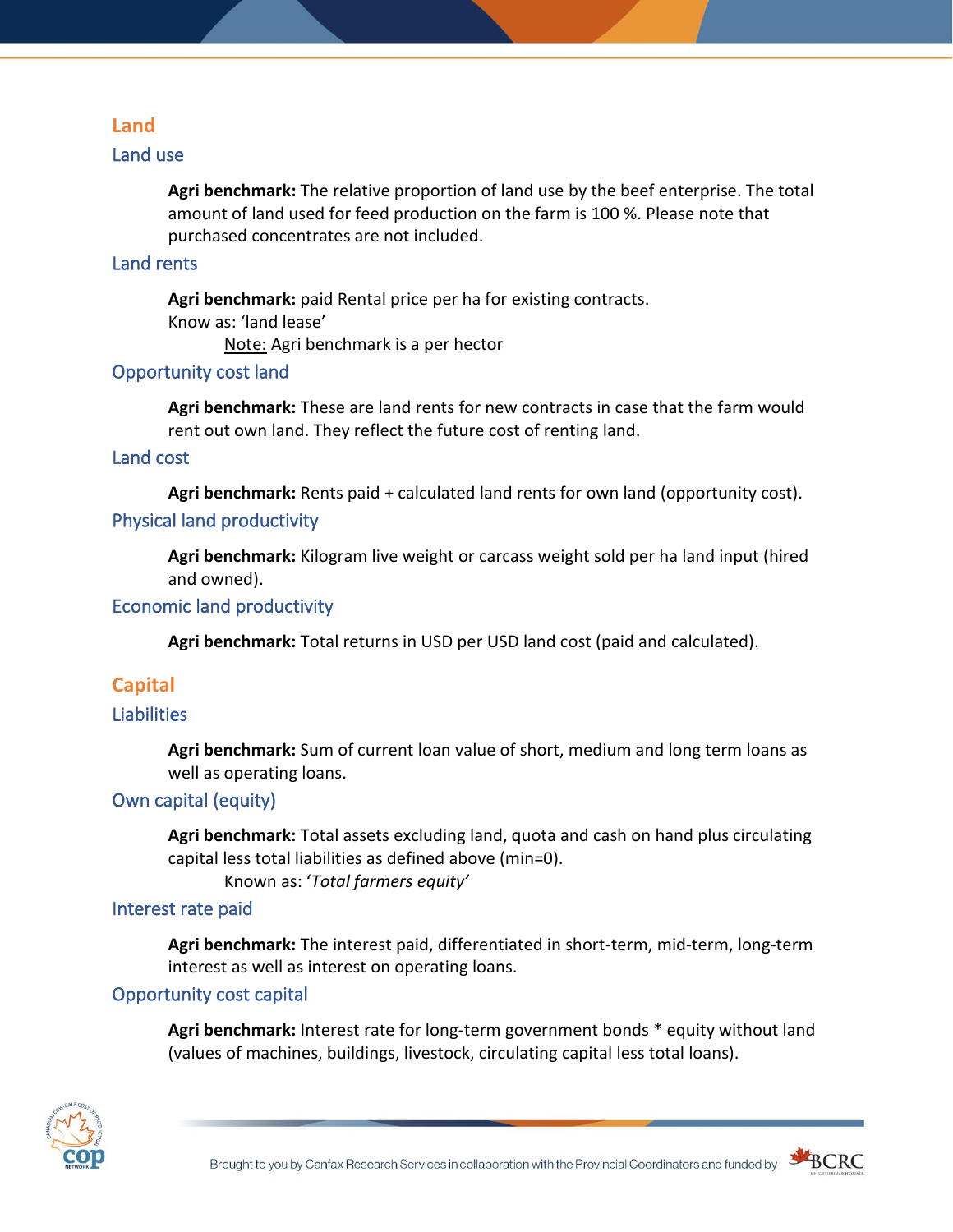### <span id="page-9-0"></span>Capital cost

**Agri benchmark:** Interest paid + opportunity cost.

### **Agri Profits:**

Capital cost: share and lease cattle payments + taxes, water rates, lic & insurance + depreciation + lease payments + paid capital interest

(Agri Profits, 2018)

### <span id="page-9-1"></span>Capital productivity

**Agri benchmark:** Kilograms live weight or carcass weight sold per 1,000 USD capital assets

### <span id="page-9-2"></span>**Non-market incomes**

### <span id="page-9-3"></span>Coupled government payments

**Agri benchmark:** Crop (acreage) payments, livestock payments, organic and environmental payments and whole farm payments (for example for Less Favoured Areas, diesel subsidy) which can be assigned to the finishing enterprise.

Know as: *'Government payments'*

### <span id="page-9-4"></span>Decoupled payments

**Agri benchmark:** All payments which are not linked to the production of goods and paid irrespective of producing goods or not.

#### <span id="page-9-5"></span>Side returns

**Agri benchmark:** Beef side products like hide and skin, manure for sale if not included in meat price and every kind of payments from the government (Cattle and beef payments, acreage payments, fuel subsidies, less favoured area payments

#### **Off-farm income**

**Agri benchmark:** Income from outside the farm which is not using farm resources. Examples: earnings of wife working outside the farm, income from renting out land if not included in farm acreage, income of husband working as farm

### **Other farm income**

**Agri benchmark:** Returns from activities which use farm resources like horse keeping, forestry, machinery services for third

#### <span id="page-9-6"></span>Return structure

**Agri benchmark:** Composition of whole-farm returns

### <span id="page-9-7"></span>**Cow-calf enterprise economic data**



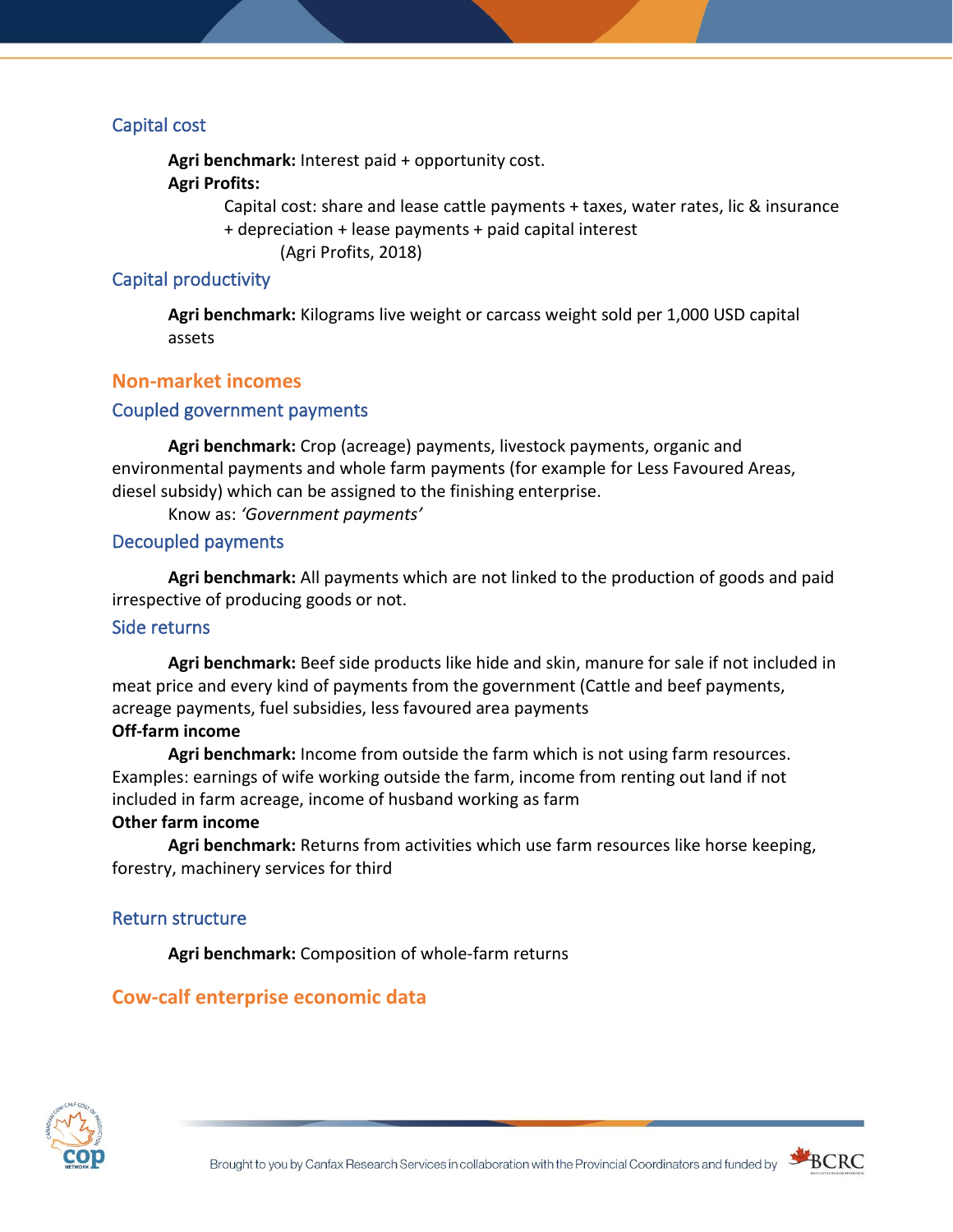### <span id="page-10-0"></span>Animal purchases

**Agri benchmark:** Cost for buying animals for the cow-calf enterprise from outside the farm, for example breeding bulls, replacement heifers.

### <span id="page-10-1"></span>Approximation of feed costs (AFC)

**Agri benchmark:** Calculated as feed cost (purchase feed + fertiliser, seed and pesticides for own feed production) + machinery cost (machinery maintenance + depreciation + contractor) + fuel, energy, lubricants and water + land cost (land rents paid + opportunity cost own land)

### **Agri Profits:**

Winter Feed & Bedding Costs: the market value cost of all feeds and straw bedding used by the enterprise

Pasture Costs: the market value of grazing used by the enterprise (Agri Profits, 2018)

Winter Feed Costs: the cost of all feeds used by the cow/calf enterprise, purchased or homegrown, based on the market value of these feeds (not the cost of raising the feeds).

Pasture Costs: the value of grazing used by the cow/calf enterprise (exclusive of any other retained ownership / backgrounding uses). Pasture is valued into the cow/calf enterprise at market value (not cost) and is treated as a "cash" cost. (Agri Profits, 2019)

# <span id="page-10-2"></span>Beef / calf and feeder price

**Agri benchmark:** Average beef / calf and feeder prices in the year considered.

### <span id="page-10-3"></span>Beef price

<span id="page-10-4"></span>**Agri benchmark:** Average beef price per carcass weight in the year considered. Calf/weaner/backgrounder prices per 100 kg live weight

<span id="page-10-5"></span>**Agri benchmark:** Farm gate sale price per 100 kg live weight at the day of weaning. Calf/weaner/backgrounder prices per head

**Agri benchmark:** Farm gate sale price per head at the day of weaning.

### <span id="page-10-6"></span>Weaner and transfer to beef receipts

**Agri benchmark:** Receipts from weaners sold and weaners and other animals (i.e. cows) transferred to the own beef finishing enterprise

### <span id="page-10-7"></span>**Cow-calf enterprise production system**

### <span id="page-10-8"></span>Age at first calving

**Agri benchmark:** Months of age when heifers have their first calf.



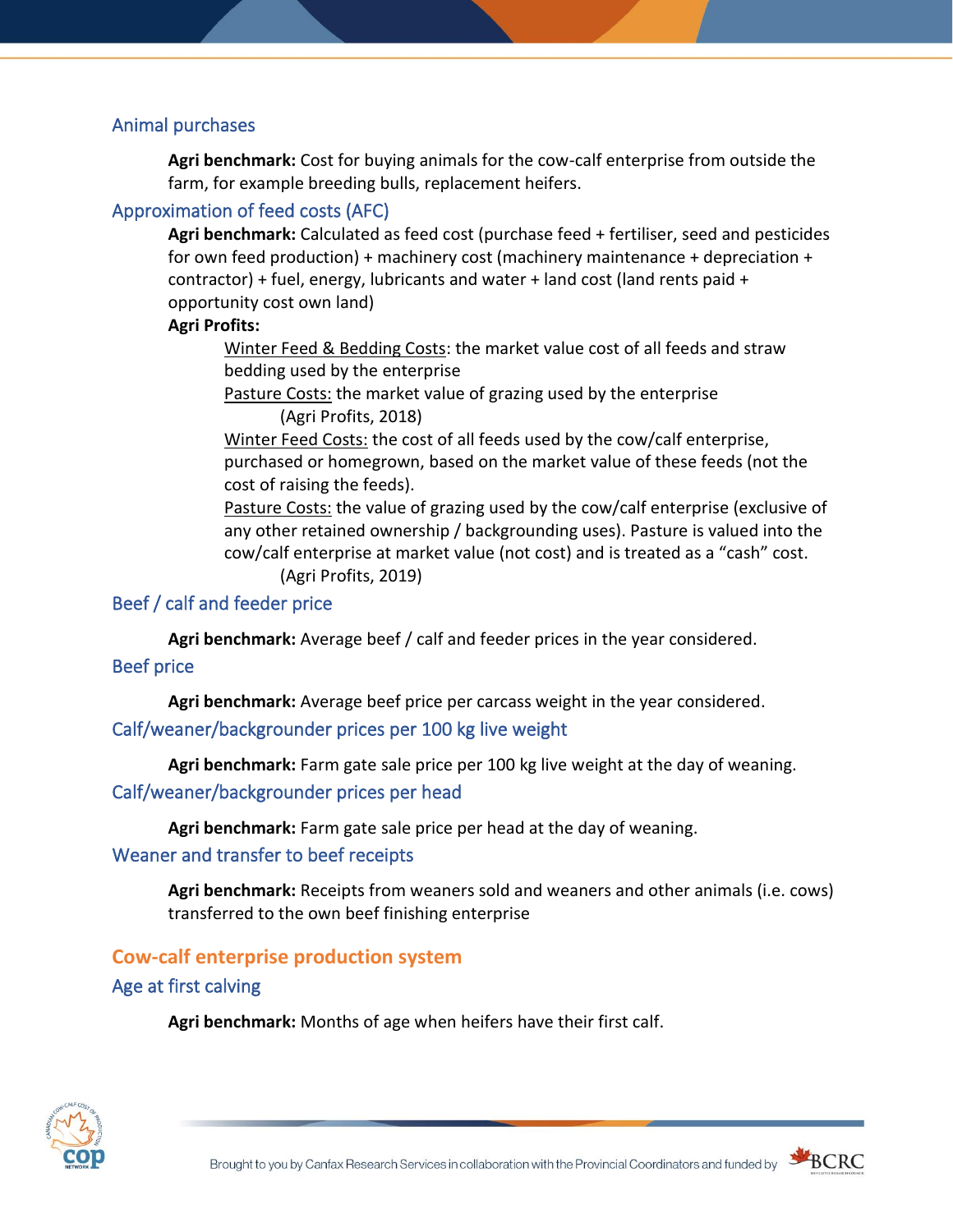### <span id="page-11-0"></span>Calf and feeder price

**Agri benchmark:** Average calf and feeder prices of calendar year 20XX (exc. VAT) expressed per 100 kg live weight.

### <span id="page-11-1"></span>Calf losses (mortality) (%)

**Agri benchmark:** Number of calves that die between birth and weaning as a percentage of total calves born

**Agri Profits:**

Death Loss of Calves (%): # Calves Died / Live Births (Agri Profits, 2019)

### <span id="page-11-2"></span>Calving percentage (%)

**Agri benchmark:** Number of calves alive within 24 hours after birth as a percentage of total cows

**Agri Profits:**

Calving Rate (%): # Livebirths / # Bred Females (Agri Profits, 2018)

### <span id="page-11-3"></span>Cost of the cow-calf enterprise

**Agri benchmark:** All costs of the cow-calf enterprise. The cow-calf enterprise as a part of the whole farm includes all beef cows, breeding bulls, calves and replacement heifers and the fodder production for all these animals.

Know as: '*Variable enterprise costs'*

### <span id="page-11-4"></span>Replacement rate (%)

**Agri benchmark:** Number of cull cows plus number of cows died as a percentage of total cows.

### <span id="page-11-5"></span>Total live weight sold per cow and year

**Agri benchmark:** Total live weight of weaners, cull cows, cull heifers and breeding animals sold per year divided by the total number of cows.

### <span id="page-11-6"></span>Weaning percentage

**Agri benchmark:** Number of calves weaned (born minus losses) per 100 cows and year. **Agri Profits:**

Weaning Rate (%): # Weaned/# Exposed Females Weaned Wt. as % of Cow Wt. -Avg. Lbs: Weaned (adjusting bred heifer wts.) / Avg. Mature Cow Wt. (Agri Profits, 2019)

### <span id="page-11-7"></span>Weight at weaning

**Agri benchmark:** Live weight at the day of weaning. This weight is taken as the sale or transfer weight of the weaners. **Agri Profits:**



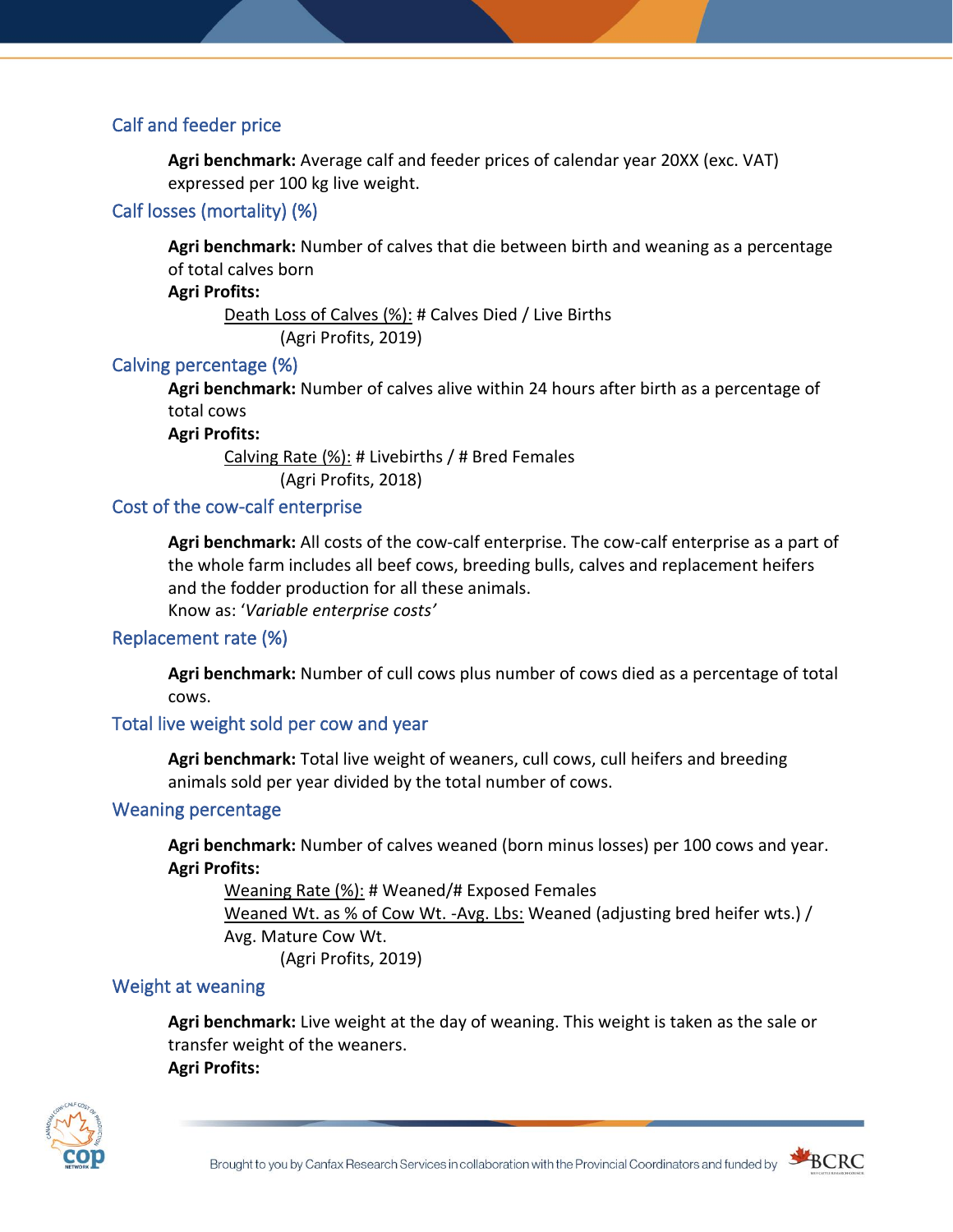Lbs. Weaned/Cow Exposed: Total Lbs. / # Females Weaned Exposed Lbs. Weaned/Cow Wintered: Total Lbs. Weaned /# Opening Inventory of Bred Cows and Heifers

(Agri Profits, 2019)

### <span id="page-12-0"></span>Standardised 200 day weaning weight

**Agri benchmark:** Weaning weights adjusted to 200 days age. Calculation: 200 days / weaning age \* weaning weight

### **Agri Profits:**

205 adjusted weaning weight = ((weaning weight – birth weight)/ days old)/ 205 days

(Beef Cattle Reseach Council, 2021)

### <span id="page-12-1"></span>Total live weight sold

**Agri benchmark:** Sum of the weight of cull animals (cows, bulls, surplus heifers), breeding animals (surplus heifers), weaner calves and adult animals sold or transferred to the beef finishing enterprise per year.

### **Agri Profits:**

Production Stock Sales: revenues associated with the sale of weaned calves and other non-breeding stock related sales

(Agri Profits, 2019)

### <span id="page-12-2"></span>Total live weight sold per cow

**Agri benchmark:** Total live weight sold divided by the number of cows.

### <span id="page-12-3"></span>Stocking rate

**Agri benchmark:** Livestock units (1 LU = 500 kg live weight) per ha forage area based on average number of animals

### <span id="page-12-4"></span>**References**

Agri Profits. (2018). *Farm Economic Report: Whole Farm and Individual Enterprises.* Agri Profits. (2019). *Ecnomic, Productive and Finaacial Performace of Alberta Cow/calf Operations.*